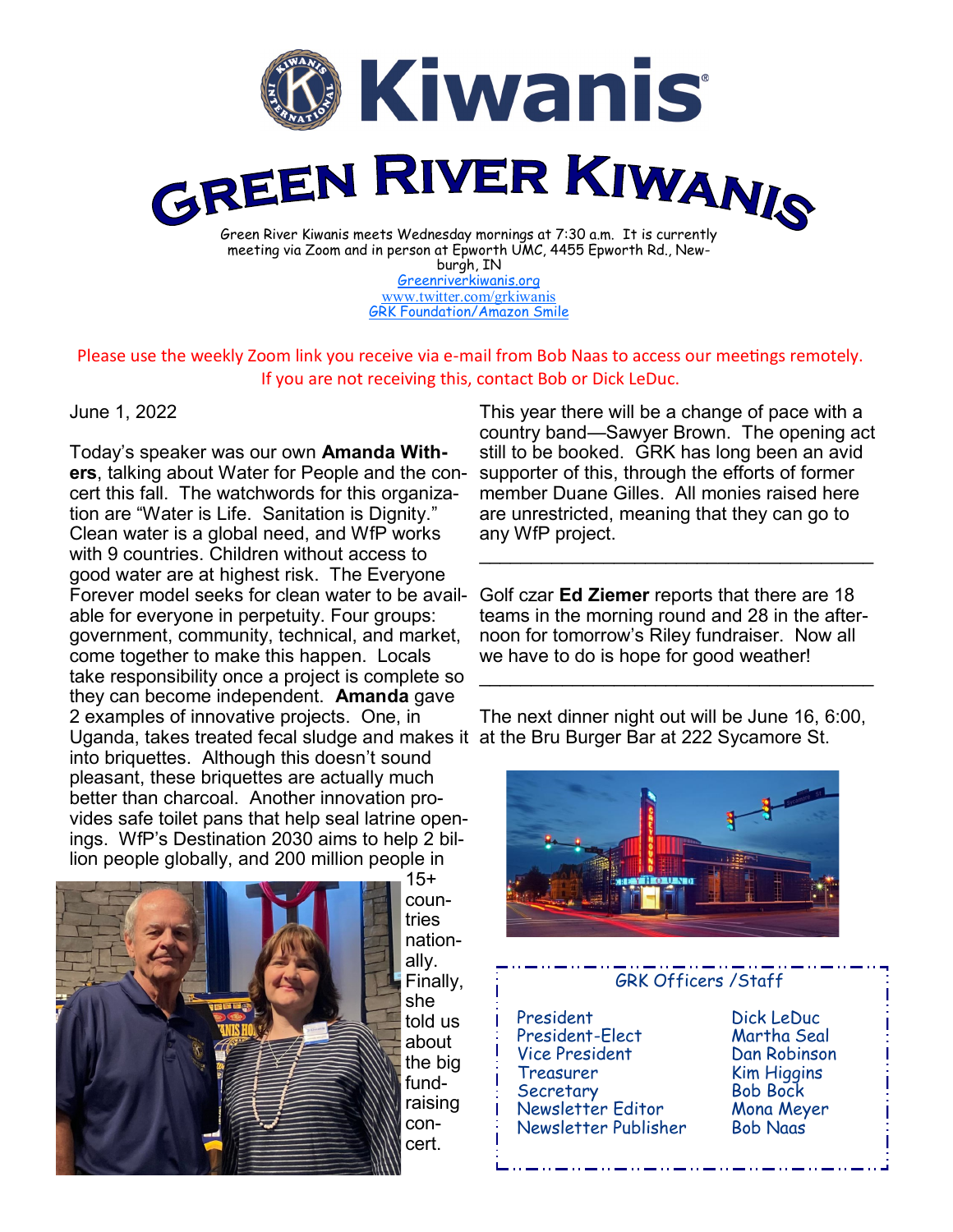Upcoming events: June 22: Guest Day (speaker has changed, will now be an EPD officer talking about crimes against children) July 7: Otters Night Out (6:35 game time, must pre-pay for your ticket/food)

We will hold another online auction in July, date TBA. **Martha Seal** is looking for items worth about \$75 to be donated.

 $\mathcal{L}_\text{max}$  , and the set of the set of the set of the set of the set of the set of the set of the set of the set of the set of the set of the set of the set of the set of the set of the set of the set of the set of the

 $\mathcal{L}_\text{max}$  , and the set of the set of the set of the set of the set of the set of the set of the set of the set of the set of the set of the set of the set of the set of the set of the set of the set of the set of the

If you plan to visit the Historic Newburgh Kiwanis club, be aware that they are once again meeting in the library on Bell Rd.

\_\_\_\_\_\_\_\_\_\_\_\_\_\_\_\_\_\_\_\_\_\_\_\_\_\_\_\_\_\_\_\_\_\_\_\_\_\_

Thought of the week, courtesy of **Ken McWilliams**:

> 'Do not judge me by my successes, judge me by how many times I fell down and got back up again.'



~ Nelson Mandela #SpiritualffL

www.Awesomequotes4u.com

## Next week's speaker will be Jim Sexstone, **executive** director of YMCA Camp **Carson**